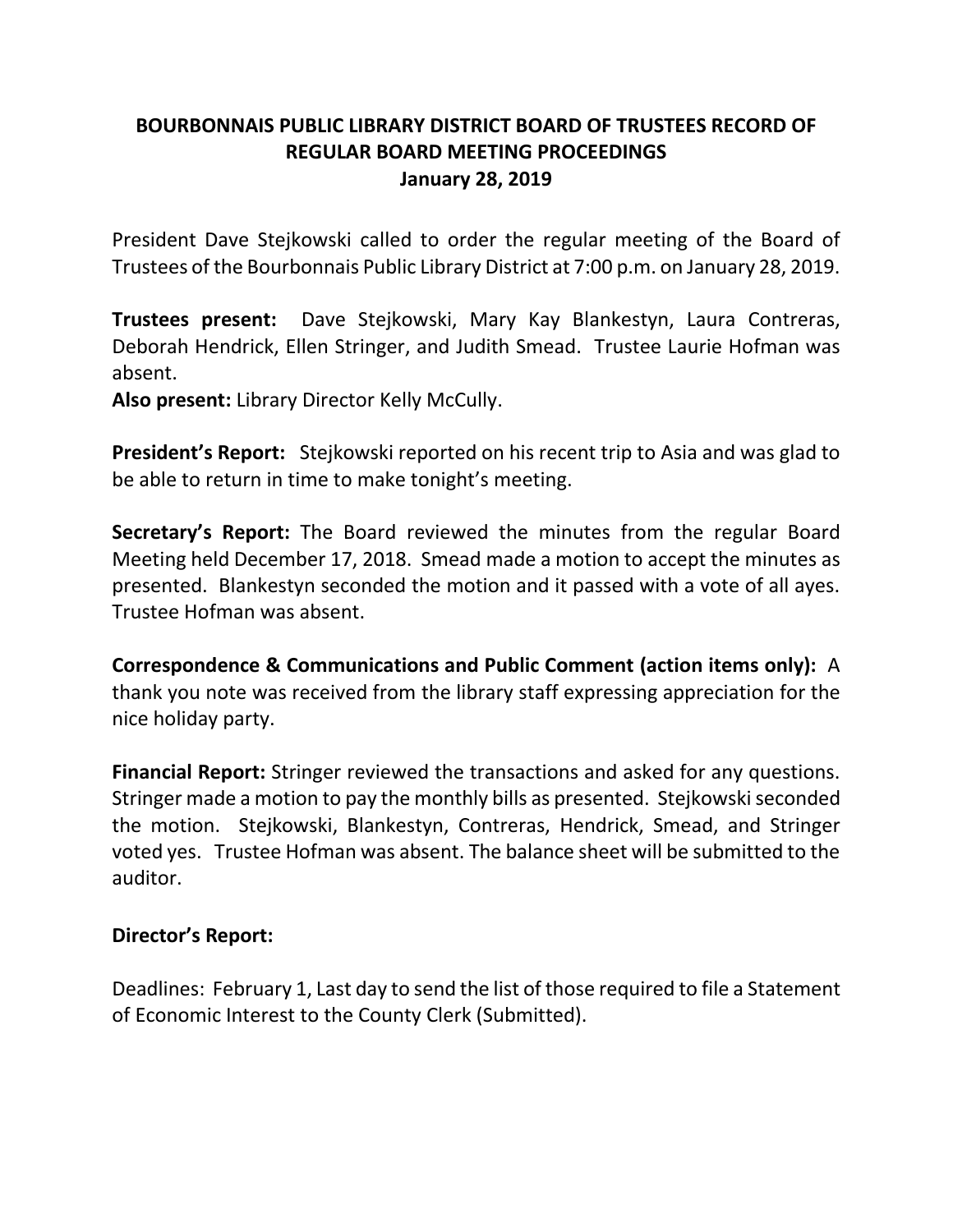Marketing: The Library sent out two email blasts in December. Currently 877 people are on the library email list. There are 1,324 likes on Facebook, and 265 followers on Instagram.

Travel Program: McCully presented a French travel program on Tuesday, January 22. There was a nice turn out despite the inclement weather. Several of the attendees expressed interest in the library presenting more travel related programming.

Mad Hatter's Tea Party: The Library held a tea party and story time on Saturday, January 19. Youth Services Assistants, Raegan and Kat, shared stories, tea time etiquette, and an "unbirthday" celebration.

Community Project: The Library will once again participate as a stop on The Chocolate Tour, February 2, 2019, presented by the Village of Bourbonnais and the Bourbonnais Township Park District. The 350 tickets that were available have been sold out. The Library stop will include chocolate-covered salted caramel dipped marshmallow pops handmade by the Friends of the Bourbonnais Library. Staff members will also be in attendance to promote library services and programs. This year's tour stop will be held in the Library instead of the White Oak Room so participants can see more of the library facilities.

Trustee Training: Each year as part of the Per Capita Grant requirements, trustees are asked to complete training. This year trustees ae required to review chapters 6-10 of the "Trustees Facts File Third Edition" published by the Illinois State Library. Trustees will be discussing Chapter 9, "Facilities". Director McCully included a link to access the digital copy.

Illinois Trustee Forum Workshop: There will be an Illinois Trustee Forum Workshop on Saturday, March 16, 2019, at the Chicago Marriott Oak Brook. Board members need to contact Kelly if they are interested in attending. Registration fees and mileage will be paid for by the Library.

## **Committee Reports:**

**Personnel:** None. **Finance:** None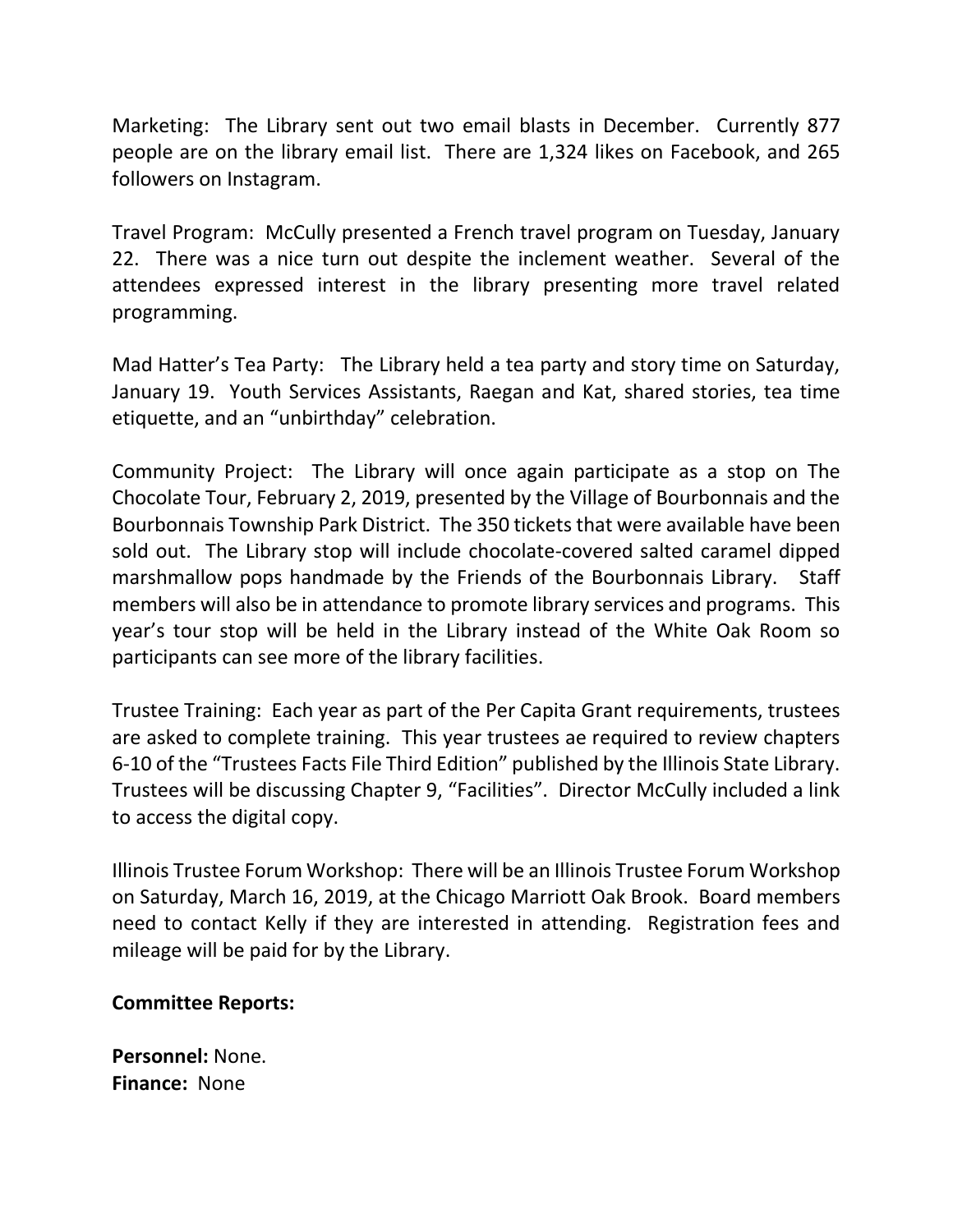**Policy Committee:** Schedule Meeting to Discuss Policy 03-15 *Circulation*. McCully will email committee members with possible dates for this meeting. **Building and Grounds:** None. **Long Range Planning:** None.

**Unfinished Business:** None

## **New Business:**

Discuss Point of Sale System: McCully shared with Board members that the Magna POS System from Today's Business Solutions Inc. which was approved at the November Board meeting is not compatible with the Library's current circulation system. TBS will continue to work on a solution to this problem. McCully will keep the Board informed of any updates.

Discuss Website Redesign: McCully reported that there has been a delay in the website redesign by LinkPoint Media. The company lost a project manager. McCully will continue to communicate with LinkPoint who signed a contract and was paid half of their proposal amount.

Approve Commercial Insurance Package: McCully explained the renewal comparison for the Commercial Insurance Policy through HomeStar Bank. The policy covers property (including the new digital sign), general liability, and workmen's compensation. Stringer made a motion to approve the Commercial Insurance Policy as presented. Blankestyn seconded the motion and it passed with a vote of all ayes. Trustee Hofman was absent.

Review and discuss Chapter 9, "Facilities", of the *Trustee Facts File Third Edition*: McCully led a discussion of this chapter. Major topics included evaluating library facilities and guidelines, deciding to build, and funding a building program. McCully noted that the library's current mortgage will be paid off in 2023.

Weather Closures: There was a brief discussion about weather related closures of the Library. The consensus of the Board is to continue the practice of closing the library when schools are closed or closing the Library early if extreme weather conditions develop. This is in consideration of patrons and library employees, many of whom travel a distance to and from work.